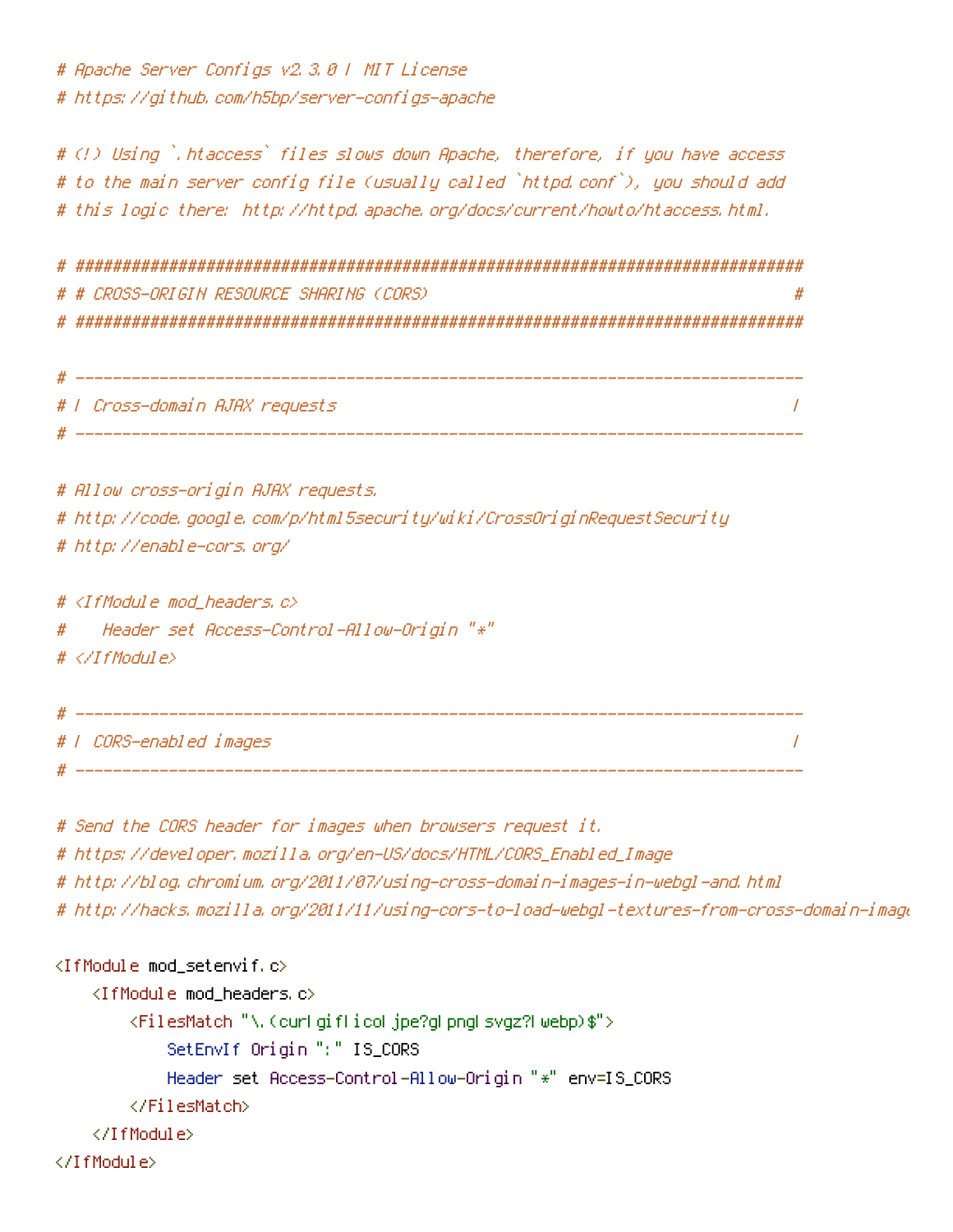# # | Web fonts access  $\prime$ 

# Allow access to web fonts from all domains.

```
<IfModule mod headers.c>
    <FilesMatch "\.(eotLotfLttEcflLwoff)$">
        Header set Access-Control-Allow-Origin "*"
    </FilesMatch>
```
</IfModule>

| # # ERRORS                                                                     |
|--------------------------------------------------------------------------------|
|                                                                                |
|                                                                                |
| المستحدث والمستحدث والمستحدث والمستحدث والمستحدث والمستحدث والمستحدث والمستحدث |
| # 1 404 error prevention for non-existing redirected folders                   |

# Prevent Apache from returning a 404 error as the result of a rewrite # when the directory with the same name does not exist. # http://httpd.apache.org/docs/current/content-negotiation.html#multiviews # http://www.webmasterworld.com/apache/3808792.htm

Options -MultiViews

| #   Custom error messages / pages |
|-----------------------------------|
|                                   |

# Customize what Apache returns to the client in case of an error. # http://httpd.apache.org/docs/current/mod/core.html#errordocument

ErrorDocument 404 /404.html

| # # INTERNET EXPLORER |  |
|-----------------------|--|
|                       |  |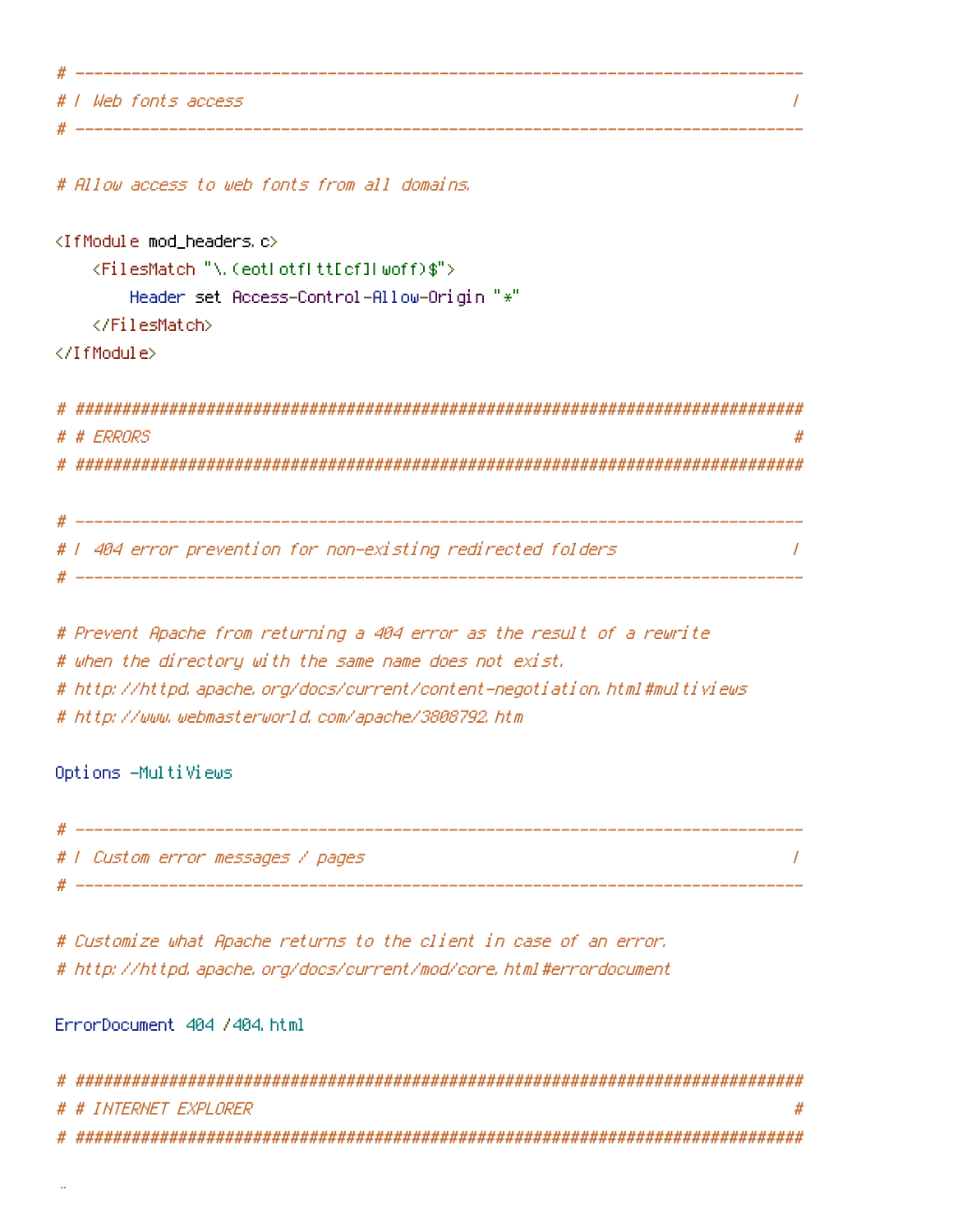| #   Better website experience |
|-------------------------------|
|                               |

# Force Internet Explorer to render pages in the highest available mode # in the various cases when it may not. # http://hsivonen.iki.fi/doctype/ie-mode.pdf

### <IfModule mod\_headers.c>

Header set X-UA-Compatible "IE=edge"

# `mod\_headers` cannot match based on the content-type, however, this

# header should be send only for HTML pages and not for the other resources

<FilesMatch "\.(appcacheLatomLcrxLcssLcurLeotLf4EabpvILflvLgifLhtcLicoLjpe?gLjsLjson(1d) I m4D av]I manifestI mapI mp4LoexLogDagv]I opusLotfLpdfLpngLrdfLrssLsafariextzLsvgz? IswflttEcfILvcfLvttLwebappLwebEmpILwoffLxmlLxpi)\$">

Header unset X-UA-Compatible

</FilesMatch>

</IfModule>

# Allow cookies to be set from iframes in Internet Explorer. # http://msdn.microsoft.com/en-us/library/ms537343.aspx # http://www.w3.org/TR/2000/CR-P3P-20001215/

# <IfModule mod\_headers.c>

# Aeader set P3P "policyref=\"/w3c/p3p.xml\", CP=\"IDC DSP COR ADM DEVi TAIi PSA PSD IVAi COMi HIS OUR IND CHT\""

# </IfModule>

| # # MIMF TYPES AND FNCODING         |
|-------------------------------------|
|                                     |
|                                     |
|                                     |
| #   Proper MIME types for all files |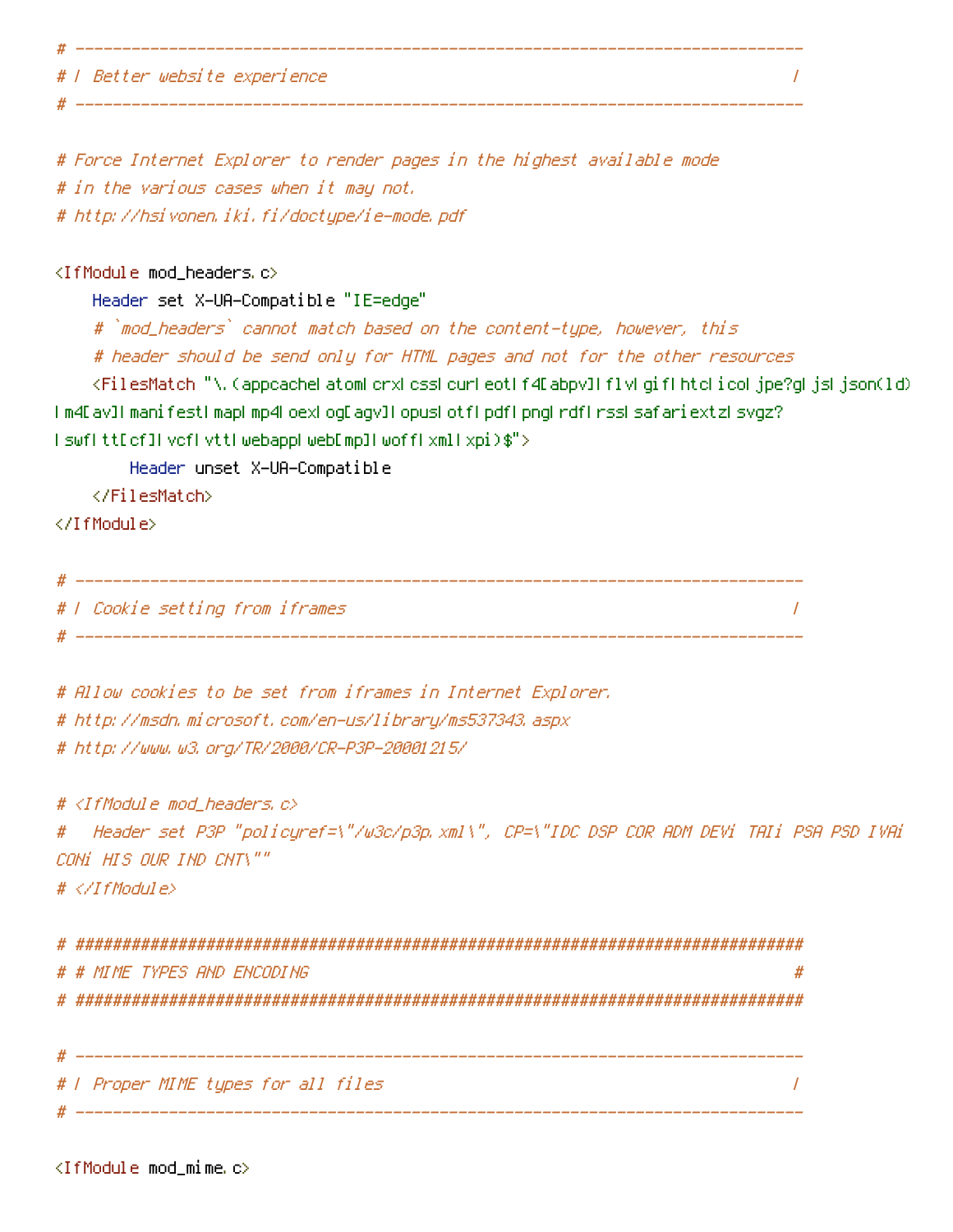| # Audio                                                                  |                 |
|--------------------------------------------------------------------------|-----------------|
| AddType audio/mp4                                                        | m4a f4a f4b     |
| AddType audio/ogg                                                        | oga ogg opus    |
|                                                                          |                 |
| # Data interchange                                                       |                 |
| AddType application/json                                                 | json map        |
| AddType application/ld+json                                              | jsonld          |
|                                                                          |                 |
| # JavaScript                                                             |                 |
| # Normalize to standard type.                                            |                 |
| # http://tools.ietf.org/html/rfc4329#section-7.2                         |                 |
| AddType application/javascript                                           | js              |
|                                                                          |                 |
| # Video                                                                  |                 |
| AddType video/mp4                                                        | f4v f4p m4v mp4 |
| AddType video/ogg                                                        | ogv             |
| AddType video/webm                                                       | webm            |
| AddType video/x-flv                                                      | f1v             |
|                                                                          |                 |
| # Web fonts                                                              |                 |
| AddType application/font-woff                                            | woff            |
| AddType application/vnd.ms-fontobject                                    | eot             |
|                                                                          |                 |
| # Browsers usually ignore the font MIME types and simply sniff the bytes |                 |

# to figure out the font type.

# http://mimesniff.spec.whatwg.org/#matching-a-font-type-pattern

# Chrome however, shows a warning if any other MIME types are used for # the following fonts.

| AddType application/x-font-ttf | tte ttf |
|--------------------------------|---------|
| AddType font/opentype          | nt fi   |

|                  | # Make SVGZ fonts work on the iPad.                   |       |
|------------------|-------------------------------------------------------|-------|
|                  | # https://twitter.com/FontSquirrel/status/14855840545 |       |
|                  | AddType image/svg+xml                                 | svaz, |
| AddEncoding gzip |                                                       | svaz, |

# # Other

AddType application/octet-stream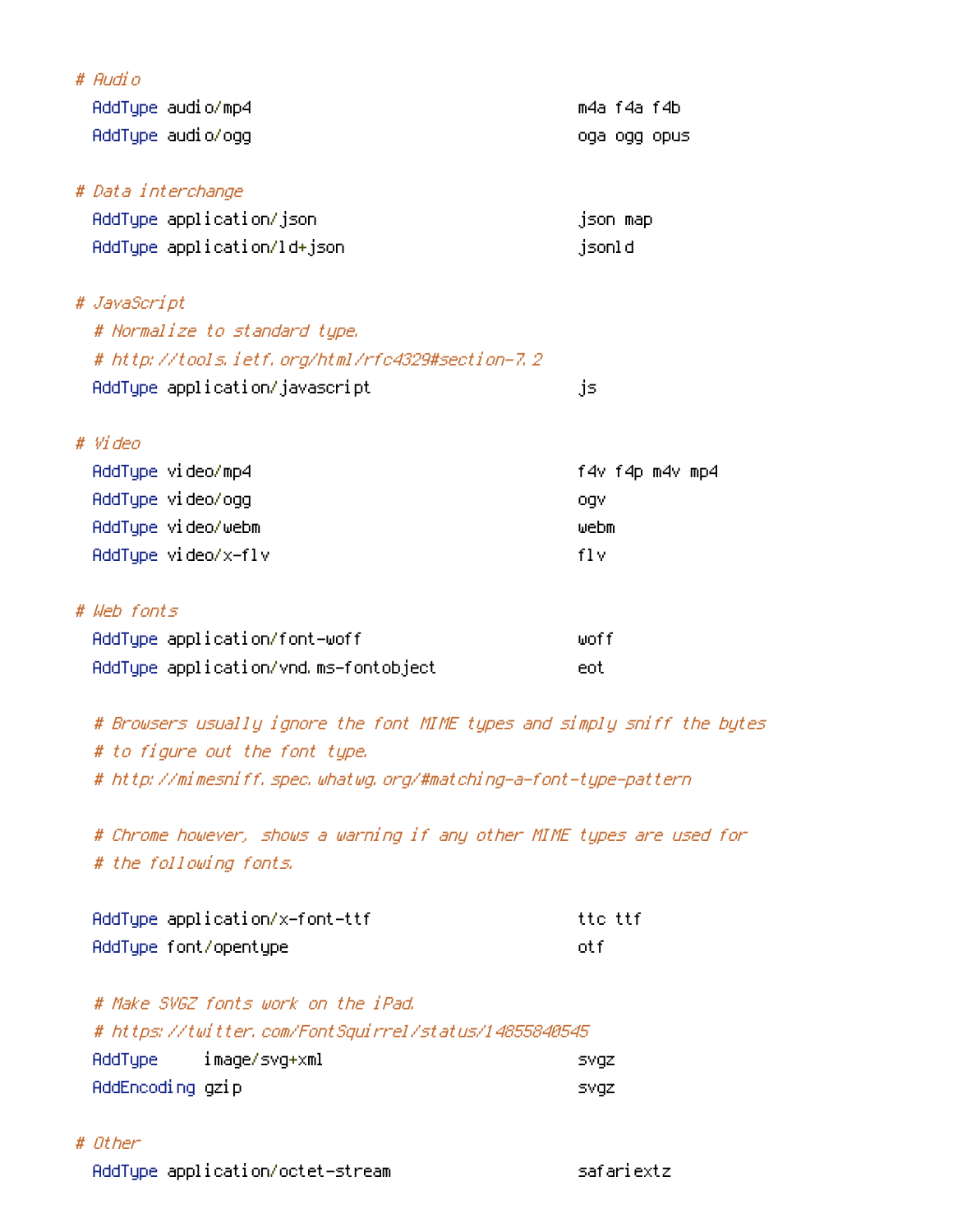| AddType application/x-chrome-extension      | crx.              |
|---------------------------------------------|-------------------|
| AddType application/x-opera-extension       | oex.              |
| AddType application/x-web-app-manifest+json | webapp            |
| AddType application/x-xpinstall             | xpi               |
| AddType application/xml                     | atom rdf rss xml  |
| AddType image/webp                          | webp              |
| AddType image/x-icon                        | cur               |
| AddType text/cache-manifest                 | appcache manifest |
| AddTupe text/vtt                            | vtt               |
| AddType text/x-component                    | htc               |
| AddTupe text/x-vcard                        | vcf               |

</IfModule>

| #   UTF-8 encoding |  |
|--------------------|--|
|                    |  |

# Use UTF-8 encoding for anything served as `text/html` or `text/plain`. AddDefaultCharset utf-8

## # Force UTF-8 for certain file formats,

 $\langle$ IfModule mod\_mime.c $\rangle$ 

AddCharset utf-8 .atom .css .js .json .jsonld .rss .vtt .webapp .xml </IfModule>

| # |                    |
|---|--------------------|
|   | # # URL REWRITES   |
|   |                    |
|   |                    |
|   |                    |
|   | # / Rewrite engine |
|   |                    |

# Turn on the rewrite engine and enable the `FollowSymLinks` option (this is # necessary in order for the following directives to work).

# If your web host doesn't allow the `FollowSymlinks` option, you may need to # comment it out and use `Options +SymLinksIfOwnerMatch`, but be aware of the # performance impact.

# http://httpd.apache.org/docs/current/misc/perf-tuning.html#symlinks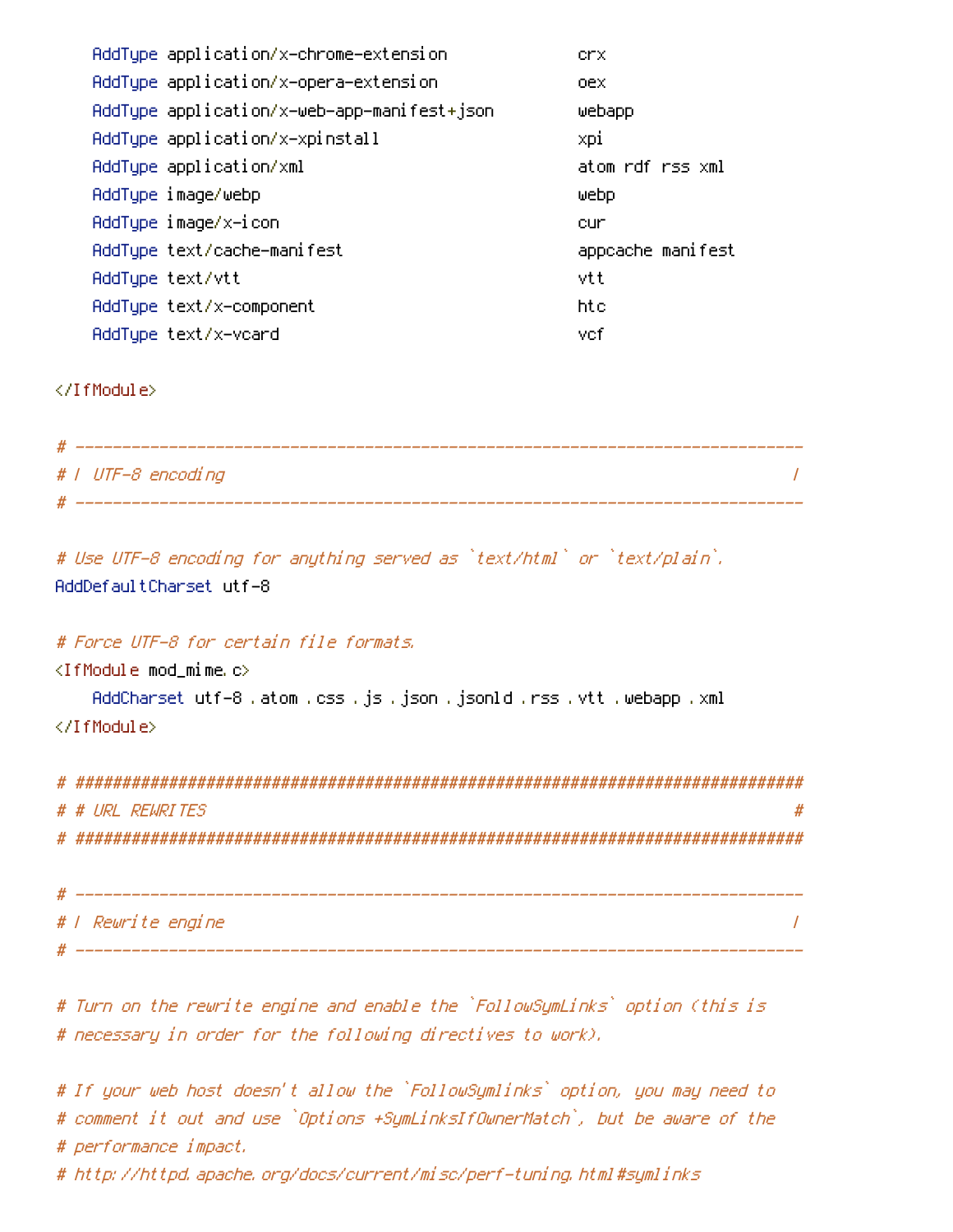# Also, some cloud hosting services require `RewriteBase` to be set. # http://www.rackspace.com/knowledge\_center/frequently-asked-question/why-is-mod-rewrite-no: working-on-my-site

 $\prime$ 

<IfModule mod\_rewrite.c> Options +FollowSymlinks # Options +SymLinksIfOwnerMatch RewriteEngine On # RewriteBase / </IfModule> # --------------------------------

# I Suppressing / Forcing the `www.` at the beginning of URLs # -------------------

# The same content should never be available under two different URLs, # especially not with and without `www.` at the beginning. This can cause # SEO problems (duplicate content), and therefore, you should choose one # of the alternatives and redirect the other one.

# By default `Option 1` (no `www.`) is activated. # http://no-www.org/faq.php?q=class\_b

# If you would prefer to use `Option 2`, just comment out all the lines # from `Option 1` and uncomment the ones from `Option 2`.

# IMPORTANT: NEVER USE BOTH RULES AT THE SAME TIME!

# Option 1: rewrite www.example.com + example.com

<IfModule mod\_rewrite.c> RewriteCond %(HTTPS) != on RewriteCond %(HTTP\_HOST) ^www\.(,+)\$ [NC] RewriteRule ^ http://%1%(REQUEST\_URI) [R=301,L] </IfModule>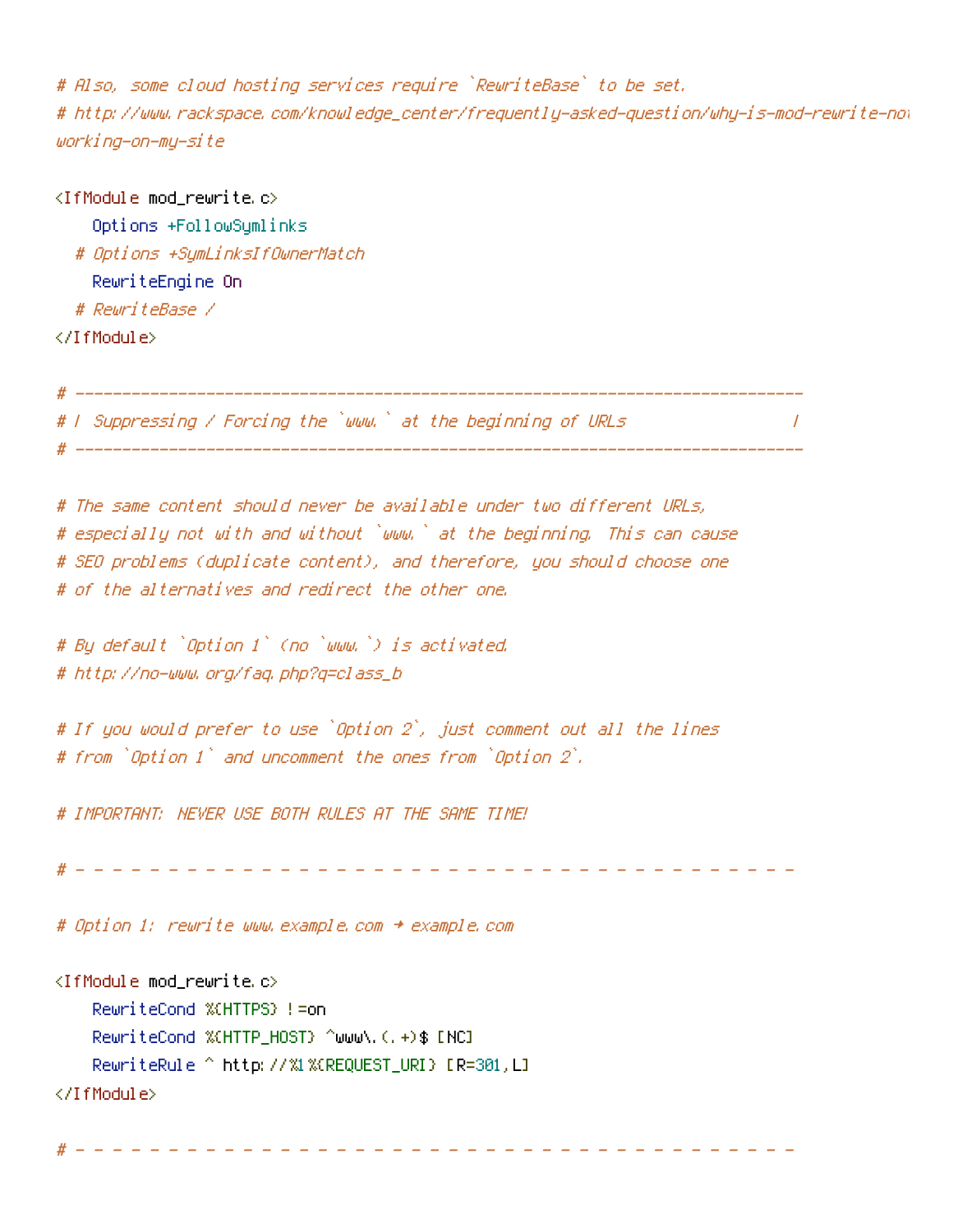# Option 2: rewrite example.com + www.example.com

# Be aware that the following might not be a good idea if you use "real" # subdomains for certain parts of your website.

# <IfModule mod rewrite.c> RewriteCond %CHTTPS} !=on # RewriteCond %CHTTP\_HOST} ! ^www\, [NC] # ReuriteCond %CSERVER ADDR} !=127.8.8.1 # RewriteCond %CSERVER ADDR} |=::1 # #  $# \triangle$ /IfModule> # # SECURITY 

#### # | Clickjacking  $\sqrt{ }$

# Protect website against clickjacking.

# The example below sends the `X-Frame-Options` response header with the value # `DENY`, informing browsers not to display the web page content in any frame.

# This might not be the best setting for everyone. You should read about the # other two possible values for `X-Frame-Options`: `SAMEORIGIN` & `ALLOW-FROM`, # http://tools.ietf.org/html/rfc7034#section-2.1

# Keep in mind that while you could send the `X-Frame-Options` header for all # of your site's pages, this has the potential downside that it forbids even # non-malicious framing of your content (e.g.: when users visit your site using # a Google Image Search results page).

# Nonetheless, you should ensure that you send the `X-Frame-Options` header for # all pages that allow a user to make a state changing operation (e.g. pages # that contain one-click purchase links, checkout or bank-transfer confirmation # pages, pages that make permanent configuration changes, etc.).

# Sending the `X-Frame-Options` header can also protect your website against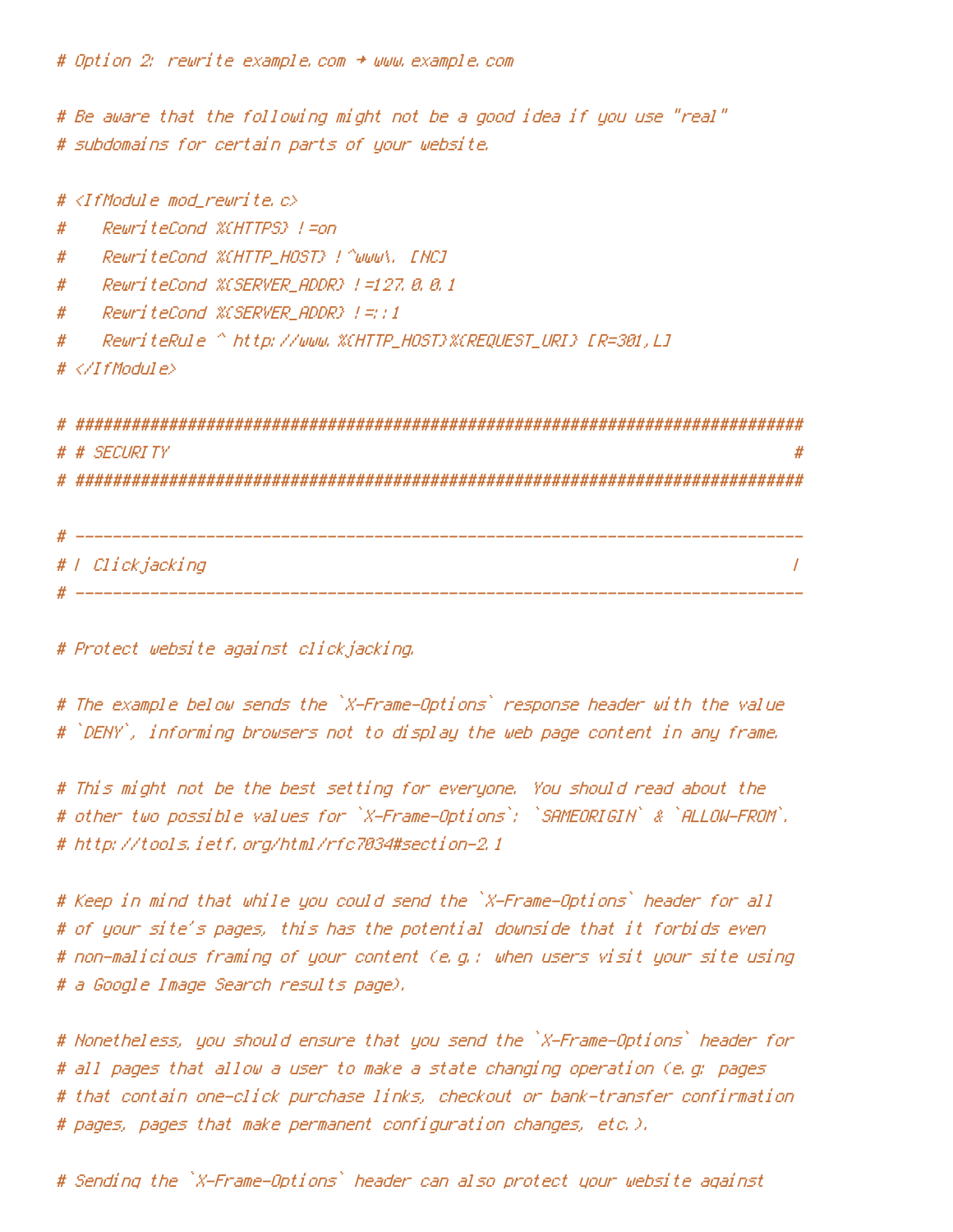# more than just clickjacking attacks: https://cure53.de/xfo-clickjacking.pdf.

# http://tools.ietf.org/html/rfc7034 # http://blogs.msdn.com/b/ieinternals/archive/2010/03/30/combating-clickjacking-with-x-frame options, aspx

# https://www.owasp.org/index.php/Clickjacking

#  $\langle$ IfModule mod headers,  $c$ >

Header set X-Frame-Options "DENY" #

<FilesMatch "\, (appeacheLatomLerxLessLeurLeotLf4Eabpv]LflvLgifLhtcLicoLjpe?gLjsLjsonG # I m4Dav1I manifestI mapI mp4LoexLogDagv1LopusLotfLpdfLpngLrdfLrssLsafariextzLsvgz? I swfItt[cf]IvcfIvttIwebappIweb[mp]IwoffIxmlIxpi)\$">

Header unset X-Frame-Options #

 $\langle$ /FilesMatch> #

 $# \langle \angle I$ f Modul e $\rangle$ 

# F Content Security Policy (CSP)

 $\overline{I}$ 

# Mitigate the risk of cross-site scripting and other content-injection attacks.

# This can be done by setting a `Content Security Policy` which whitelists # trusted sources of content for your website.

# The example header below allows ONLY scripts that are loaded from the current # site's origin (no inline scripts, no CDN, etc). This almost certainly won't # work as-is for your site!

# For more details on how to craft a reasonable policy for your site, read: # http://html5rocks.com/en/tutorials/security/content-security-policy (or the # specification: http://w3.org/TR/CSP). Also, to make things easier, you can # use an online CSP header generator such as: http://cspisawesome.com/.

# <IfModule mod\_headers.c>

Header set Content-Security-Policy "script-src 'self'; object-src 'self'" #

<FilesMatch "\, (appeacheLatomLerxLessLeurLeotLf4EabpvILfIvLgifLhtcLicoLjpe?gLjsLjson()  $#$ I m4EavJI manifestI mapI mp4LoexLogEagvJI opusLotfLpdfLpngLrdfLrssLsafariextzLsvgz? I swfItt[cf]IvcfIvttIwebappIweb[mp]IwoffIxmlIxpi)\$">

Header unset Content-Security-Policy #

</FilesMatch> #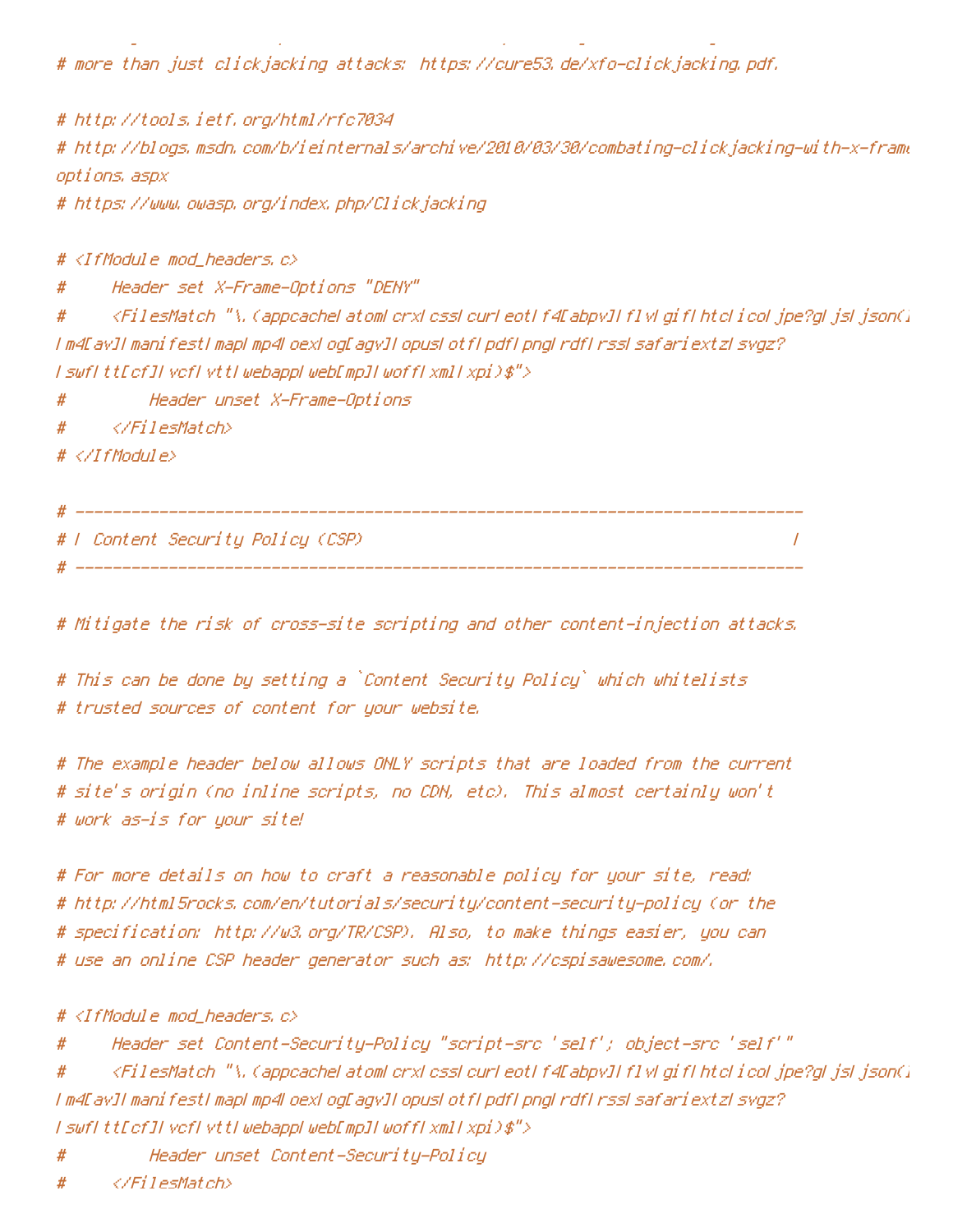# ---------# | File access  $\prime$ # \_\_\_\_\_\_\_\_\_\_\_\_\_\_\_

# Block access to directories without a default document.

# You should leave the following uncommented, as you shouldn't allow anyone to # surf through every directory on your server (which may includes rather private # places such as the CMS's directories).

<IfModule mod\_autoindex.c> Options -Indexes </IfModule>

the contract of the company of the contract of

# </IfModule>

# Block access to hidden files and directories. # This includes directories used by version control systems such as Git and SWN.

<IfModule mod\_rewrite.c> RewriteCond %(SCRIPT\_FILENAME) -d [OR] RewriteCond %(SCRIPT\_FILENAME) -f RewriteRule "(^ $1$ /)\." = [F] </IfModule>

# Block access to files that can expose sensitive information.

# By default, block access to backup and source files that may be left by some # text editors and can pose a security risk when anyone has access to them. # http://feross.org/cmsploit/

# IMPORTANT: Update the `<FilesMatch>` regular expression from below to include # any files that might end up on your production server and can expose sensitive # information about your website. These files may include: configuration files, # files that contain metadata about the project (e.g.: project dependencies), # build scripts, etc..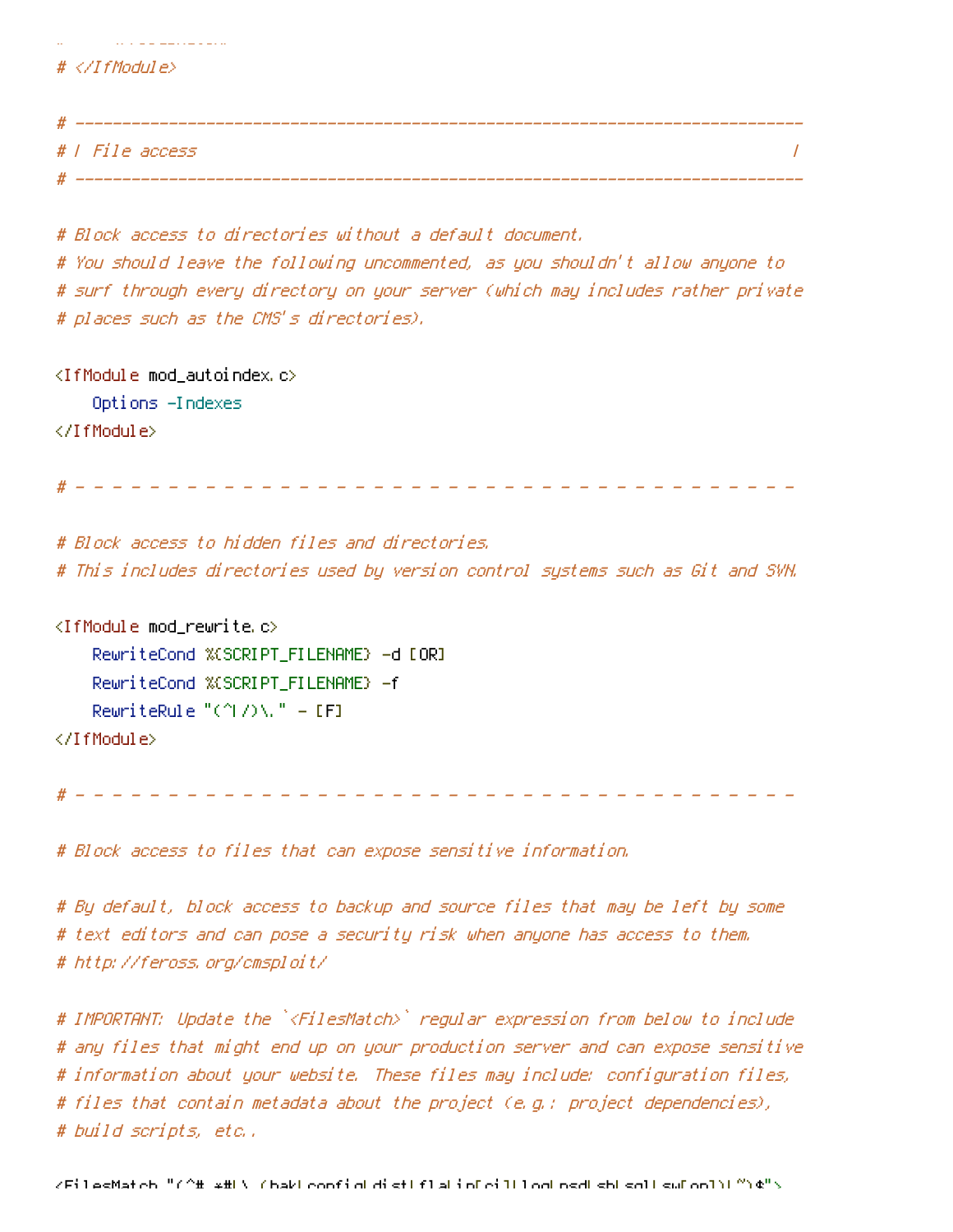# Apache  $\leq$  2.3 <IfModule !mod\_authz\_core.c> Order allow, deny Deny from all Satisfy All </TifModule>

# Apache  $\geq$  2.3 <IfModule mod\_authz\_core.c> Require all denied </IfModule>

</FilesMatch>

```
# | Reducing MIME type security risks
# -------------------------
```
# Prevent some browsers from MIME-sniffing the response.

# This reduces exposure to drive-by download attacks and cross-origin data # leaks, and should be left uncommented, especially if the web server is # serving user-uploaded content or content that could potentially be treated # as executable by the browser.

```
# http://www.slideshare.net/hasegawayosuke/owasp-hasegawa
# http://blogs.msdn.com/b/ie/archive/2008/07/02/ie8-security-part-v-comprehensive-protection
# http://msdn.microsoft.com/en-us/library/ie/gg622941.aspx
# http://mimesniff.spec.whatwg.org/
```
 $\overline{I}$ 

```
<IfModule mod_headers.c>
```
# \_\_\_\_\_\_\_\_\_\_\_\_\_\_

Header set X-Content-Type-Options "nosniff" </IfModule>

# | Reflected Cross-Site Scripting (XSS) attacks

# (1) Try to re-enable the Cross-Site Scripting (XSS) filter built into the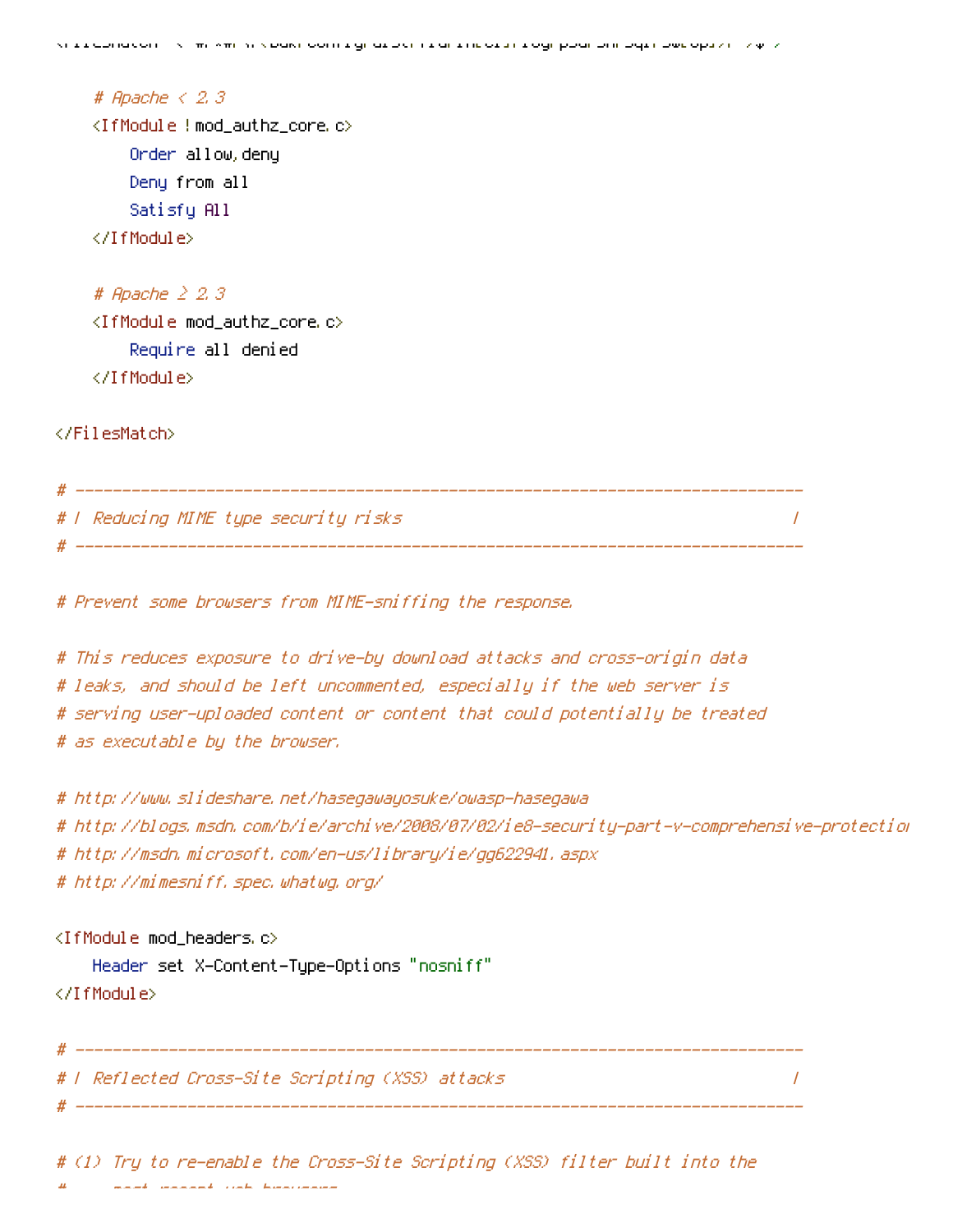```
most recent web prowsers,
#
#
#The filter is usually enabled by default, but in some cases it may be
#disabled by the user. However, in Internet Explorer for example, it can
      be re-enabled just by sending the `X-XSS-Protection` header with the
#
      value of 1.
#
#
# (2) Prevent web browsers from rendering the web page if a potential reflected
      (a.k. a non-persistent) XSS attack is detected by the filter.
#
#
      By default, if the filter is enabled and browsers detect a reflected
#
      XSS attack, they will attempt to block the attack by making the smallest
#
      possible modifications to the returned web page.
#
#Unfortunately, in some browsers (e.g.: Internet Explorer), this default
#
      behavior may allow the XSS filter to be exploited, thereby, it's better
#
      to tell browsers to prevent the rendering of the page altogether, instead
#
      of attempting to modify it.
#
#
      http://hackademix.net/2009/11/21/ies-xss-filter-creates-xss-yulnerabilities
#
#
# IMPORTANT: Do not rely on the XSS filter to prevent XSS attacks! Ensure that
# you are taking all possible measures to prevent XSS attacks, the most obvious
# being: validating and sanitizing your site's inputs.
## http://blogs.msdn.com/b/ie/archive/2008/07/02/ie8-security-part-iv-the-xss-filter.aspx
# http://blogs.msdn.com/b/ieinternals/archive/2011/01/31/controlling-the-internet-explorer-;
filter-with-the-x-xss-protection-http-header, aspx
# https://www.owasp.org/index.php/Cross-site_Scripting_%28XSS%29
# <IfModule mod headers, c>
                                  (1)(2)#
      Header set X-XSS-Protection "1; mode=block"
#
      <FilesMatch "\, (appeacheLatomLerxLessLeurLeotLf4EabpvILflvLgifLhtcLicoLjpe?gLjsLjson()
#
I m4EavII manifestI mapl mp4LoexLogEagvII opusLotfLpdfLpngLrdfLrssLsafariextzLsvgz?
I swfItt[cf]IvcfIvttIwebappIweb[mp]IwoffIxmlIxpi)$">
          Header unset X-XSS-Protection
#\langle/FilesMatch>
#
```
- $# \triangle$ /IfModule>
-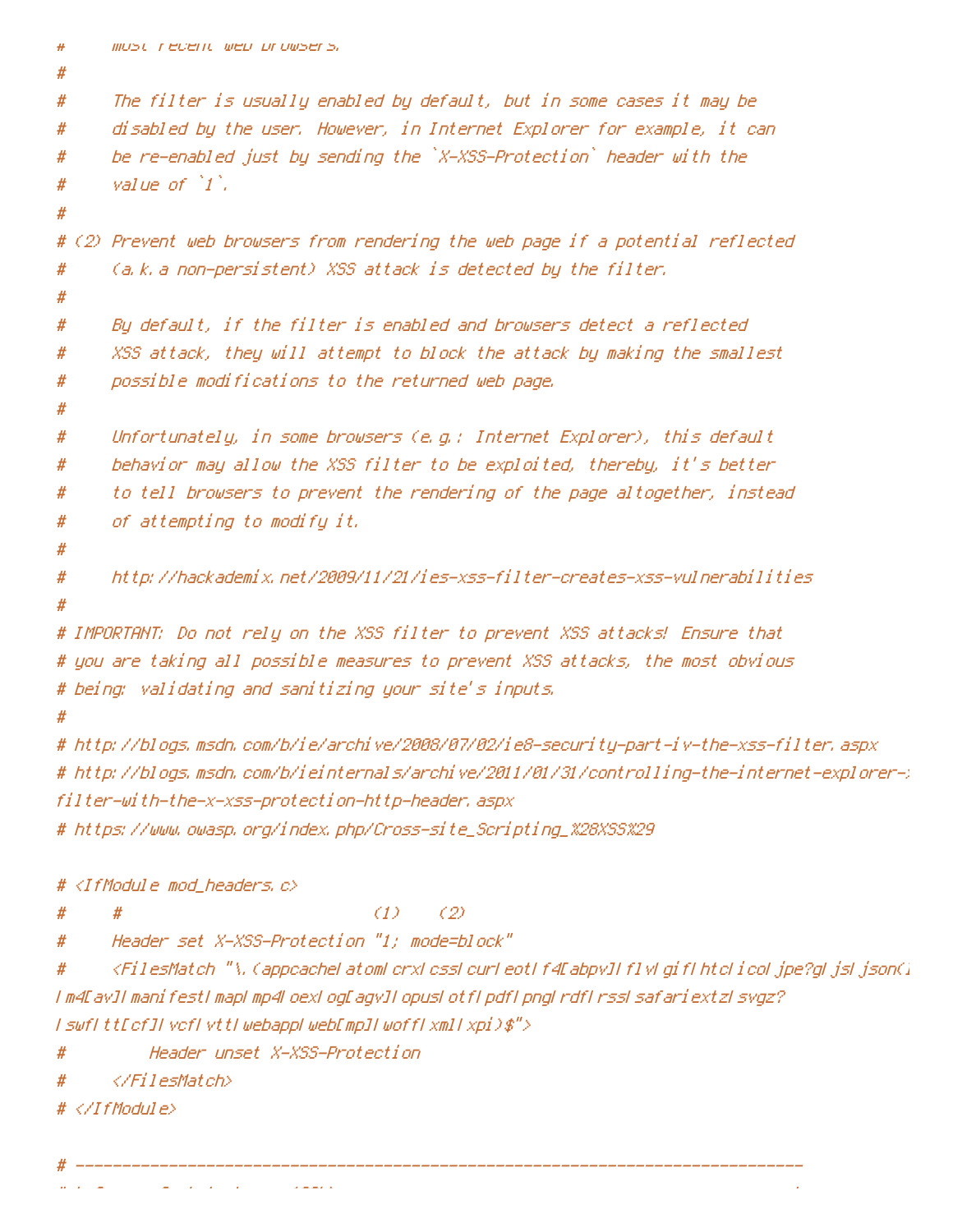# Rewrite secure requests properly in order to prevent SSL certificate warnings. # E.g.: prevent `https://www.example.com` when your certificate only allows # `https://secure.example.com`.

# <IfModule mod\_rewrite.c>

ReuriteCond %CSERVER\_PORT} !^443 #

ReuriteRule ^ https://example-domain-please-change-me.com%CREQUEST\_URI} [R=301,L] # # </IfModule>

# T HTTP Strict Transport Security (HSTS) ==  $\prime$ 

# Force client-side SSL redirection.

# If a user types `example.com` in his browser, the above rule will redirect # him to the secure version of the site. That still leaves a window of # opportunity (the initial HTTP connection) for an attacker to downgrade or # redirect the request.

# The following header ensures that browser will ONLY connect to your server # via HTTPS, regardless of what the users type in the address bar.

# http://tools.ietf.org/html/draft-ietf-websec-strict-transport-sec-14#section-6.1 # http://www.html5rocks.com/en/tutorials/security/transport-layer-security/

# IMPORTANT: Remove the `includeSubDomains` optional directive if the subdomains # are not using HTTPS.

# <IfModule mod\_headers.c> "Header set Strict-Transport-Security "max-age=16070400; includeSubDomains # # </IfModule>

# | Server software information  $\prime$ 

# Avoid displaying the exact Apache version number, the description of the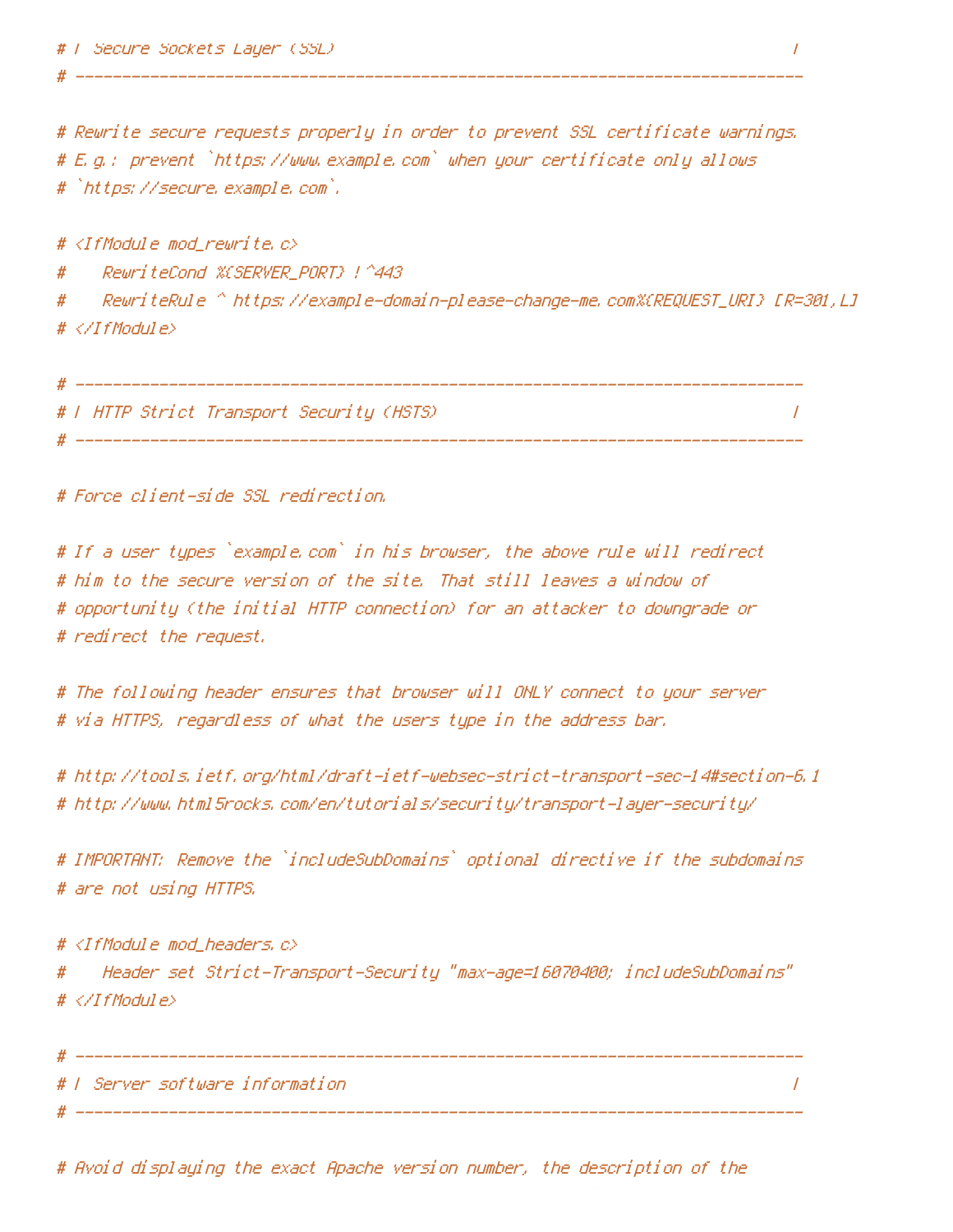# generic OS-type and the information about Apache's compiled-in modules.

# ADD THIS DIRECTIVE IN THE `httpd.conf` AS IT WILL NOT WORK IN THE `.htaccess`!

# ServerTokens Prod

| # # WEB PERFORMANCE |  |
|---------------------|--|
|                     |  |
|                     |  |
|                     |  |
| # / Compression     |  |
|                     |  |

<IfModule mod deflate.c>

# Force compression for mangled headers. # http://developer.yahoo.com/blogs/ydn/posts/2010/12/pushing-beyond-gzipping <IfModule mod setenvif.c> <IfModule mod headers.c> SetEnvIfNoCase ^(Accept-EncodXngl X-cept-Encodingl X(15)1 ^'(15)1-(15)) \$  $\hat{C}$  (gzipLdeflate) \s\*, ?\s\*) +L[X"-]{4,13}\$ HAVE\_Accept-Encoding RequestHeader append Accept-Encoding "gzip, deflate" env=HAVE\_Accept-Encoding </TfModule> </TfModule> # Compress all output labeled with one of the following MIME-types

```
# (for Apache versions below 2.3.7, you don't need to enable `mod_filter`
# and can remove the `<IfModule mod_filter.c>` and `</IfModule>` lines
# as `AddOutputFilterBuTupe` is still in the core directives).
<IfModule mod_filter.c>
    AddOutputFilterByType DEFLATE application/atom+xml \
```
application/javascript \ application/json \ application/ld+json \ application/rss+xml \ application/vnd.ms-fontobject \ application/x-font-ttf \ application/x-web-app-manifest+json \ application/xhtml+xml \ application/xml \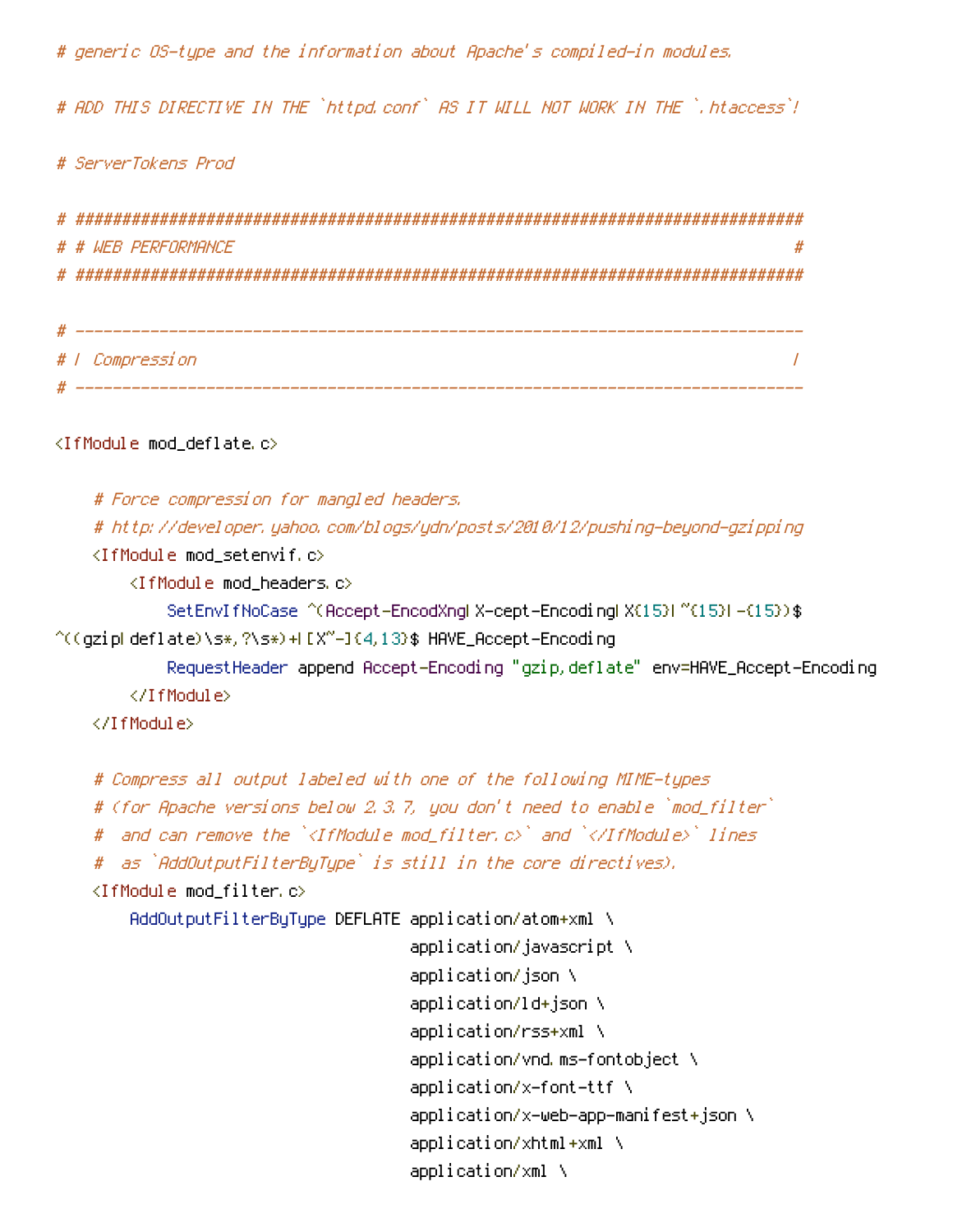## </IfModule>

### </IfModule>

| # |                             |  |
|---|-----------------------------|--|
|   | #   Content transformations |  |
| # |                             |  |

# Prevent mobile network providers from modifying the website's content. # http://www.w3.org/Protocols/rfc2616/rfc2616-sec14.html#sec14.9.5.

#  $\langle$ IfModule mod headers,  $c$ > Header set Cache-Control "no-transform"  $#$ #  $\langle$ /IfModule>

| Н | _____     |  |
|---|-----------|--|
|   | #   ETags |  |
|   |           |  |

# Remove `ETags` as resources are sent with far-future expires headers. # http://developer.yahoo.com/performance/rules.html#etags.

# `FileETag None` doesn't work in all cases. <IfModule mod\_headers.c> Header unset ETaq </IfModule>

FileETag None

# | Expires headers  $\overline{I}$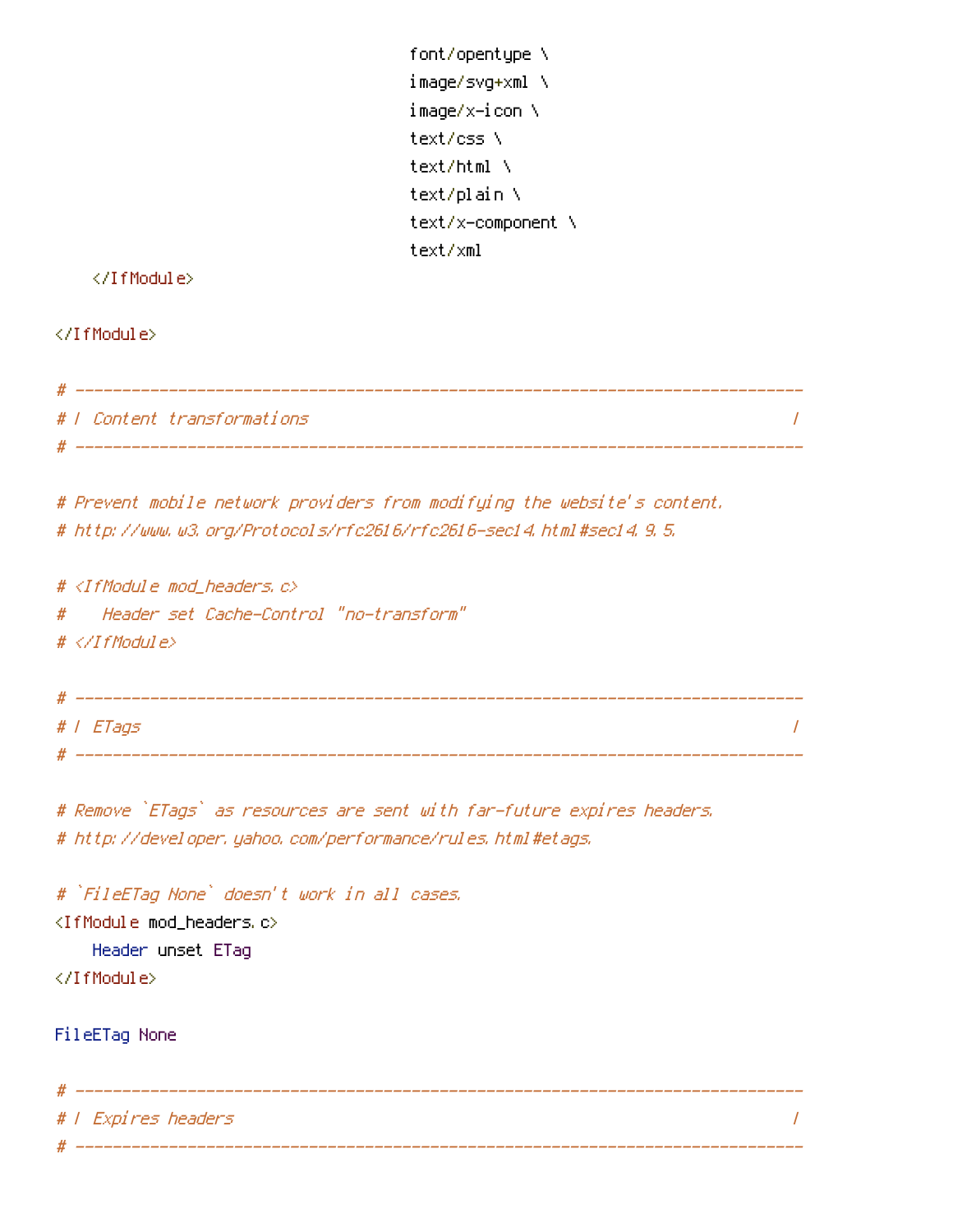# The following expires headers are set pretty far in the future. If you # don't control versioning with filename-based cache busting, consider # lowering the cache time for resources such as style sheets and JavaScript # files to something like one week.

<IfModule mod\_expires.c>

| ExpiresActive on                                  |                       |  |                         |
|---------------------------------------------------|-----------------------|--|-------------------------|
| ExpiresDefault                                    | "access plus 1 month" |  |                         |
| $# \text{ } CSS$                                  |                       |  |                         |
| ExpiresByType text/css                            | "access plus 1 year"  |  |                         |
| # Data interchange                                |                       |  |                         |
| ExpiresByType application/json                    |                       |  | "access plus 0 seconds" |
| ExpiresByType application/ld+json                 |                       |  | "access plus 0 seconds" |
| ExpiresByType application/xml                     |                       |  | "access plus 0 seconds" |
| ExpiresByType text/xml                            |                       |  | "access plus 0 seconds" |
| # Favicon (cannot be renamed!) and cursor images  |                       |  |                         |
| ExpiresByType image/x-icon                        | "access plus 1 week"  |  |                         |
| # HTML components (HTCs)                          |                       |  |                         |
| ExpiresByType text/x-component                    | "access plus 1 month" |  |                         |
| # HTML                                            |                       |  |                         |
| ExpiresByType text/html                           |                       |  | "access plus 0 seconds" |
| # JavaScript                                      |                       |  |                         |
| ExpiresByType application/javascript              | "access plus 1 year"  |  |                         |
| # Manifest files                                  |                       |  |                         |
| ExpiresByType application/x-web-app-manifest+json |                       |  | "access plus 0 seconds" |
| ExpiresByType text/cache-manifest                 |                       |  | "access plus 0 seconds" |
| # Media                                           |                       |  |                         |
| Expi resByType audio/ogg                          | "access plus 1 month" |  |                         |
| ExpiresByType image/gif                           | "access plus 1 month" |  |                         |
| ExpiresByType image/jpeg                          | "access plus 1 month" |  |                         |
| ExpiresByType image/png                           | "access plus 1 month" |  |                         |
| ExpiresByType video/mp4                           | "access plus 1 month" |  |                         |
|                                                   |                       |  |                         |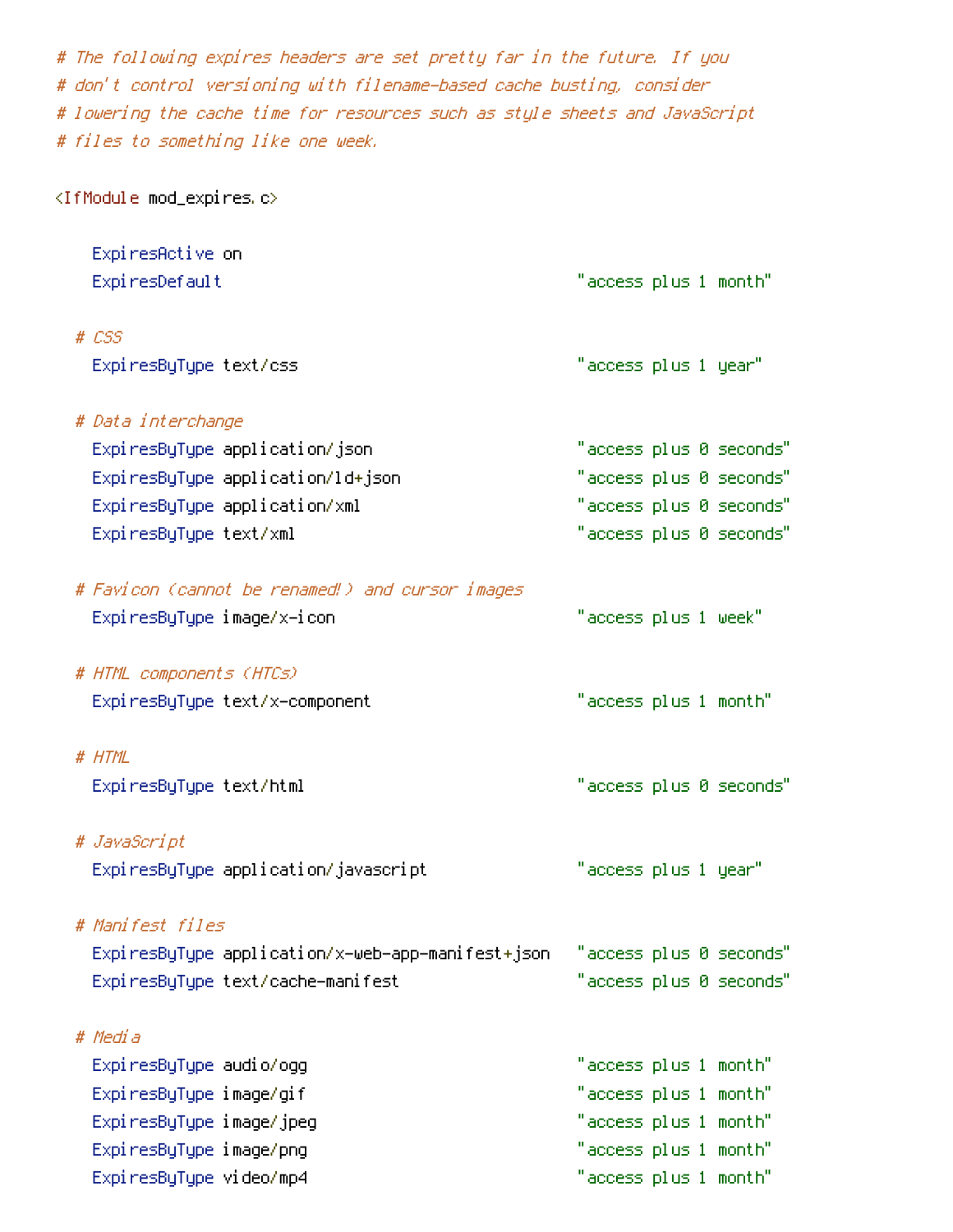| Expi resByType video/ogg    |                                             | "access plus 1 month" |  |  |
|-----------------------------|---------------------------------------------|-----------------------|--|--|
| ExpiresByType video/webm    |                                             | "access plus 1 month" |  |  |
|                             |                                             |                       |  |  |
| # Weh feeds                 |                                             |                       |  |  |
|                             | ExpiresByType application/atom+xml          | "access plus 1 hour"  |  |  |
|                             | ExpiresByType application/rss+xml           | "access plus 1 hour"  |  |  |
|                             |                                             |                       |  |  |
| # Web fonts                 |                                             |                       |  |  |
|                             | ExpiresByType application/font-woff         | "access plus 1 month" |  |  |
|                             | ExpiresByType application/vnd.ms-fontobject | "access plus 1 month" |  |  |
|                             | ExpiresByType application/x-font-ttf        | "access plus 1 month" |  |  |
| ExpiresByType font/opentype |                                             | "access plus 1 month" |  |  |
| ExpiresByType image/svg+xml |                                             | "access plus 1 month" |  |  |

</IfModule>

| #   Filename-based cache busting |  |
|----------------------------------|--|
|                                  |  |

# If you're not using a build process to manage your filename version revving, # you might want to consider enabling the following directives to route all # requests such as `/css/style.12345.css` to `/css/style.css`.

# To understand why this is important and a better idea than `\* css?v231`, read: # http://stevesouders.com/blog/2008/08/23/revving-filenames-dont-use-querystring

# <IfModule mod rewrite.c> ReuriteCond %(REQUEST\_FILENAME) !- f # ReuriteRule  $\hat{C}$ , +)\,  $(\hat{d}+)$ \,  $(\hat{j}$ sl cssl pngl  $\hat{j}$ pe?gl gif)\$ \$1, \$3 [L] # #  $\langle$ /IfModule> 

# | File concatenation  $\overline{1}$ 

# Allow concatenation from within specific style sheets and JavaScript files.

#  $e$ ,  $q$ ,  $t$ # If you have the following content in a file  $#$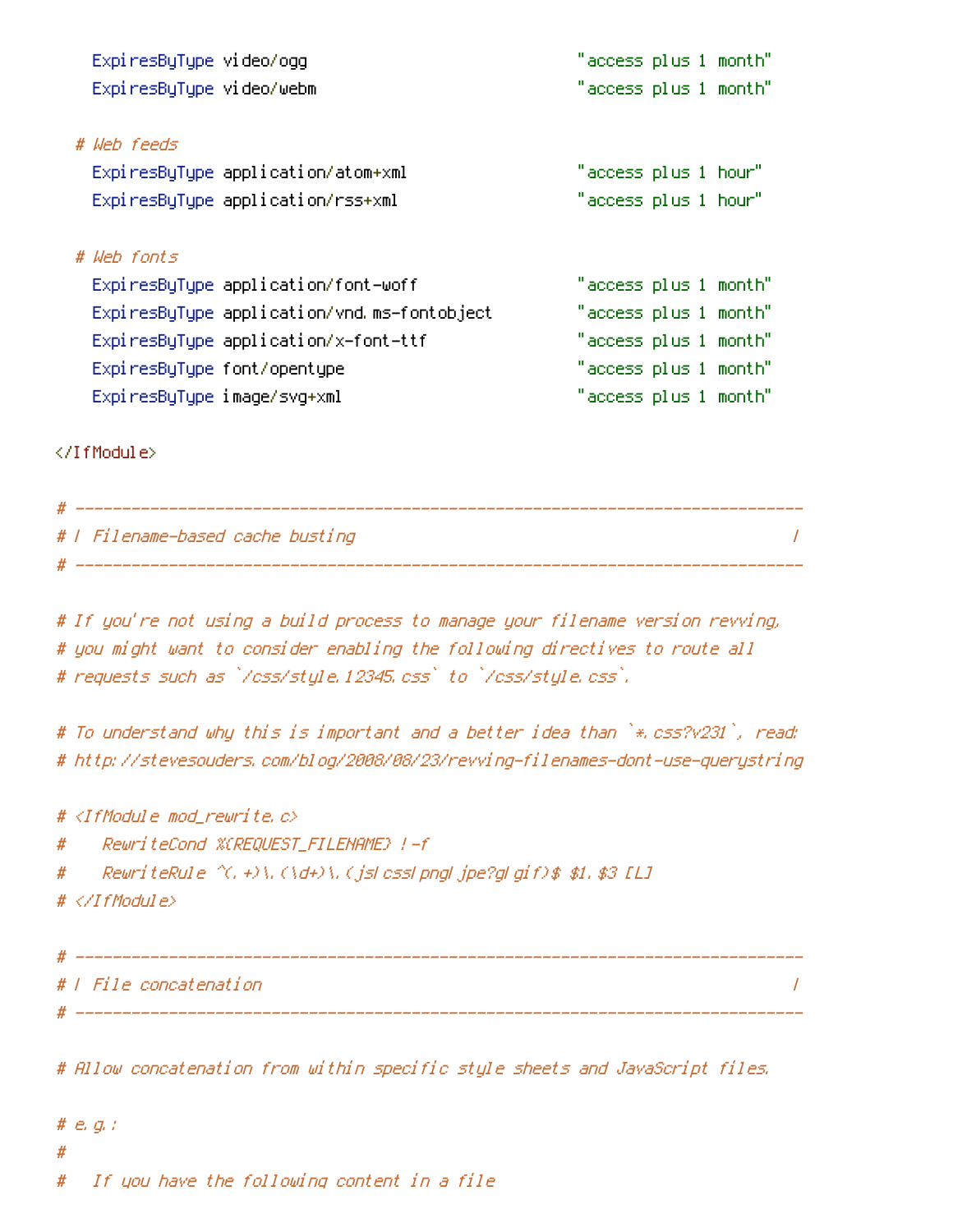$#$  $\langle$ l --#include file="libs/jquery, js" --> # <!--#include file="plugins/jquery.timer.js" --> #  $#$ Apache will replace it with the content from the specified files. # # <IfModule mod\_include.c> <FilesMatch "\, combined\, is\$"> # Options +Includes # AddOutputFilterByType INCLUDES application/javascript application/json # SetOutputFilter INCLUDES #  $\langle$ /FilesMatch> # <FilesMatch "\.combined\.css\$"> # Options +Includes # AddOutputFilterByType INCLUDES text/css # SetOutputFilter INCLUDES # </FilesMatch> #  $# \triangle$ /IfModule>

```
# # MOBILE SPECIFIC
         #
```
# Proper MIME types

### $\langle$ IfModule mod mime.c $\rangle$

# Blackberry

# http://docs.blackberry.com/en/developers/deliverables/18169/

| AddType application/x—bb—appworld  | bbaw  |
|------------------------------------|-------|
| AddType text/vnd.rim.location.xloc | xl oc |

# Nokia

#

http://www.developer.nokia.com/Community/Wiki/Apache\_configuration\_for\_mobile\_application\_du

http://wiki.forum.nokia.com/index.php/How\_to\_enable\_OTA\_(Over\_The\_Air)\_SIS\_install\_from\_you AddType application/octet-stream si sxl

| AddType application/vnd symbian install |  |  |
|-----------------------------------------|--|--|
|-----------------------------------------|--|--|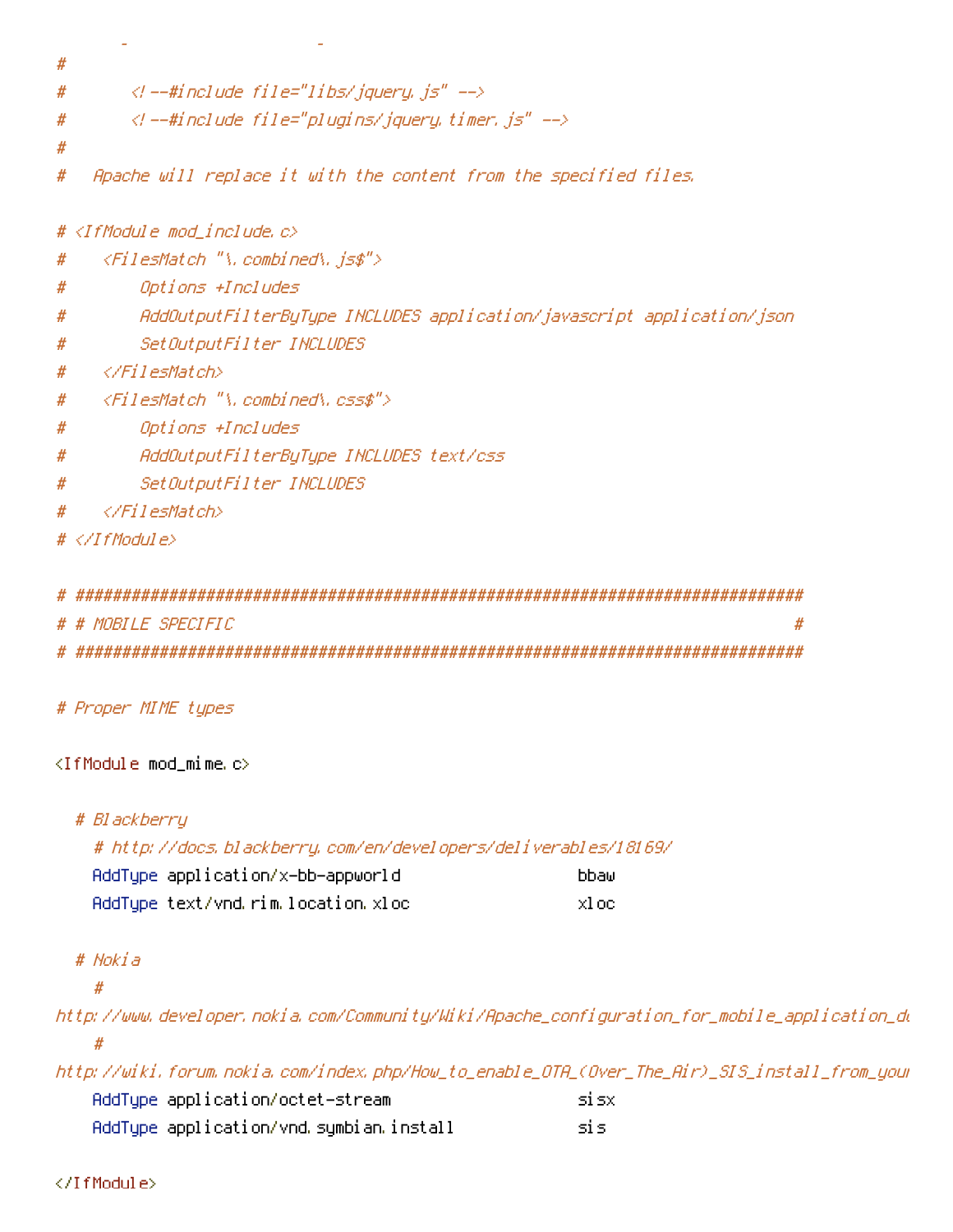<IfModule mod\_headers.c> #

Header append Cache-Control "no-transform" #

Header append Vary "User-Agent, Accept" #

 $\langle$ /IfModule> #

and the contract components of the

# </FilesMatch>

# Mobile Redirection Script is used to detect if user is viewing the site from # mobile device. If the script detects the user is viewing from mobile phone, # they will be redirected to the mobile version of the site. One thing to note # is that if you want to allow the user on the mobile version of your site to # have the option to switch to desktop version, you may consider using other # methods like JavaScript or PHP at http://detectmobilebrowser.com/.

#

# To use the script, first, uncomment the lines below, and second, change # 'http://www.example.com/mobile' to the URL of your mobile site.

# <IfModule mod\_rewrite.c>

RewriteEngine On #

RewriteBase / #

ReuriteCond %CHTTP\_USER\_AGENT} #

androidLavantgoLblackberryLblazerLcompalLelaineLfennecLhiptopLiemobileLip(honeLod)LirisLkinu I maemol midpl mmpl opera\ m(oblin)ilpalm(\ os)?LphoneLp(ixilre)\/LpluckerLpocketLpspLsymbianLtr (browserl Link)I vodafonel wapl windows\ (cel phone)I xdal xiino [NC, OR]

#ReuriteCond %CHTTP\_USER\_AGENT} ^(1207| 6310| 6590| 3gsol 4thp| 50[1-6]il 770s| 802s| a\ wal abacl ac(erl ool s\-

)I ai (kol rn)I al (avl cal co)I amoil an(exl nyl yw)I aptul ar(chl go)I as(tel us)I attwl au(dil \-ml r\ I s\ ) Lavant be(ckt 111 ng) Lbi (1bt rd) Lb1 (act az) Ebr(et v) ut bumbl bu/s-(nt u) Lc55\/t capi Lccuat cdm\l celli chtml cldci cmd\-i co(mpl nd)i crawi da(iti lli ng)i dbtei dc\-si devil di caldmobi do(ci p) oi ds(12i d)[el(49[ai)[em(12[ul)]er(ic[k0)[es]8[ez([4-7]0[os[wa[ze)]fetc[fly(\-[\_)[gl\ u[g560[gene[gf] mol.go(\, wl.od) l.gr(adl.un) l.hai el hoi tl.hd\-(ml.pl.t) l.hei \-l.hi (ptl.ta) l.hp(\\_iTip) l.hs\-ol.ht(o(\-F\ T\_FaFgFpFsFt)Ttp)Thu(awFtc)Ti\-(20FgoFma)Ti230Fiac(\T}-

TA/OFibroFideaFig01FikomFim1kFinnoFipaqFirisFja(tFv)aFjbroFjemuFjigsFkddiFkejiFkgt(AFFA/OFk) Likup's Likup' et k') LaCool vi Yi LaCs al S701 11 m L581 541 al L1 al 71 l- Ea Lu1 Yi Li bul Lunyi mf S L